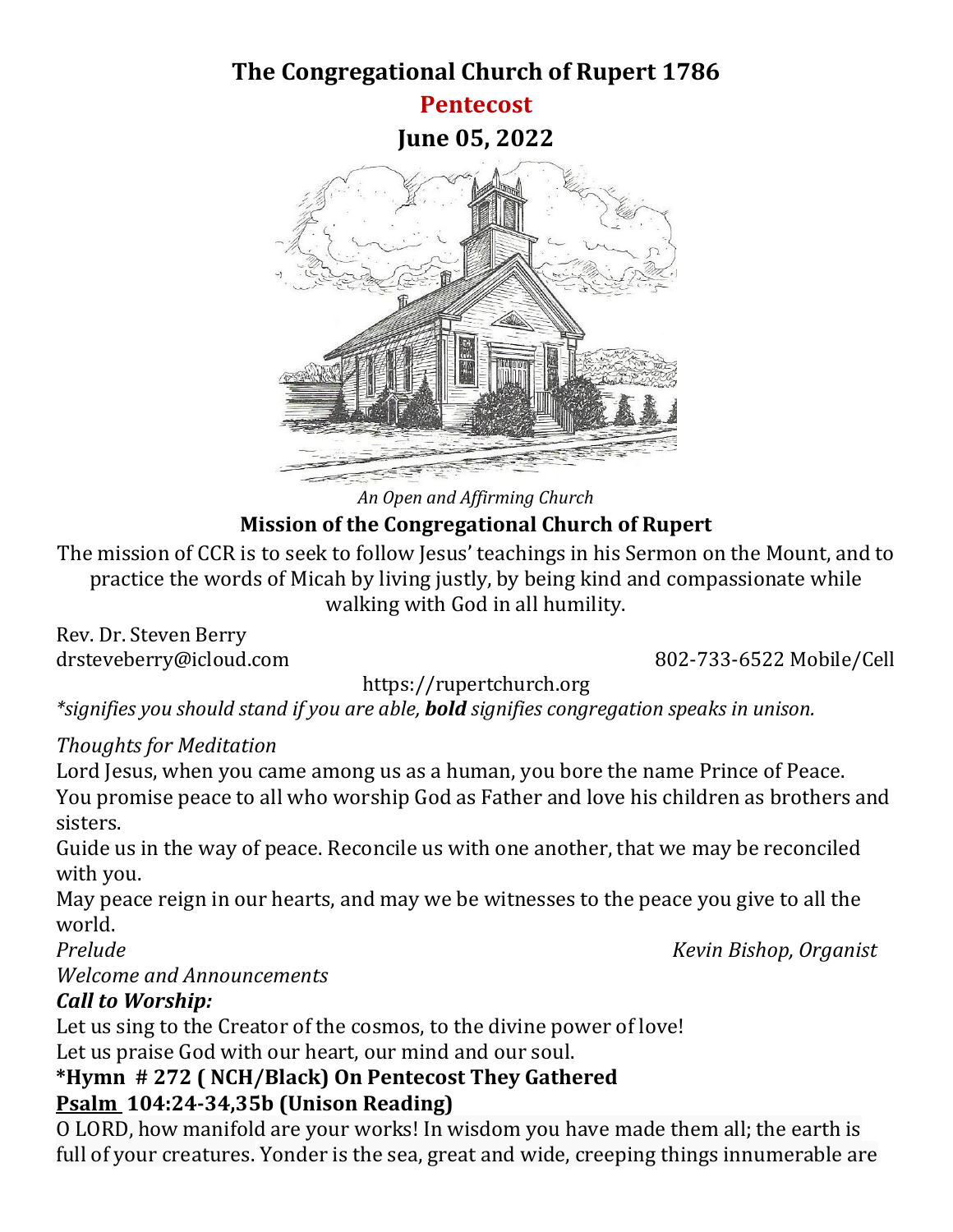there, living things both small and great. There go the ships, and Leviathan that you formed to sport in it. These all look to you to give them their food in due season; when you give to them, they gather it up; when you open your hand, they are filled with good things. When you hide your face, they are dismayed; when you take away their breath, they die and return to their dust. When you send forth your spirit, they are created; and you renew the face of the ground. May the glory of the LORD endure forever; may the LORD rejoice in his works--who looks on the earth and it trembles, who touches the mountains and they smoke. I will sing to the LORD as long as I live; I will sing praise to my God while I have being. May my meditation be pleasing to him, for I rejoice in the LORD. Bless the LORD, O my soul. Praise the LORD!

#### **Silence**

**Time with Children Sharing of Joys and Concerns Pastoral Prayer** The Lord Be with you, **And also with you.** Let us Pray.

**Please keep the following in prayer** (In your mercy. **Lord, hear our prayer**)**:** Ellen, Dodi, Elizabeth, John, Jack, Kinsley, Clary, Dan H., Loretta R., Nicole & Ethan Croff, Donna &Axe l, Marietta, Jennie & Jeff Gould, Chuck Gaiotti, Harry Tveter, Eva Marchand, Norma & Joe Will, Gwen, Sue & Rod, Evan L., Diane L., Don Lewis, Rhonda, Jessi Webb & Glenn LaPlante, Willie Steel, Jane & John LoBrutto, Brian, Elizabeth L., Clark French and Family at the loss of Lu, Changwa & Sam Koo, Bob Ebling, Karen & Jim E., Ed B, Kelly and Family, Ellen and others with COVID, Gene and Kevin. The people of Ukraine. The people of Yemen. The families of those senselessly murdered in Buffalo, NY, Uvalde, Texas, and other places where violence has been an is being unleashed.

#### **Lord's Prayer**

**Our Father, who art in heaven, hallowed be thy Name. Thy Kingdom come, Thy will be done on earth, as it is in heaven. Give us this day our daily bread. And forgive us our sins, as we forgive those who sin against us. And lead us not into temptation, but deliver us from evil. For thine is the kingdom, the power, and the glory, Forever and ever. Amen.**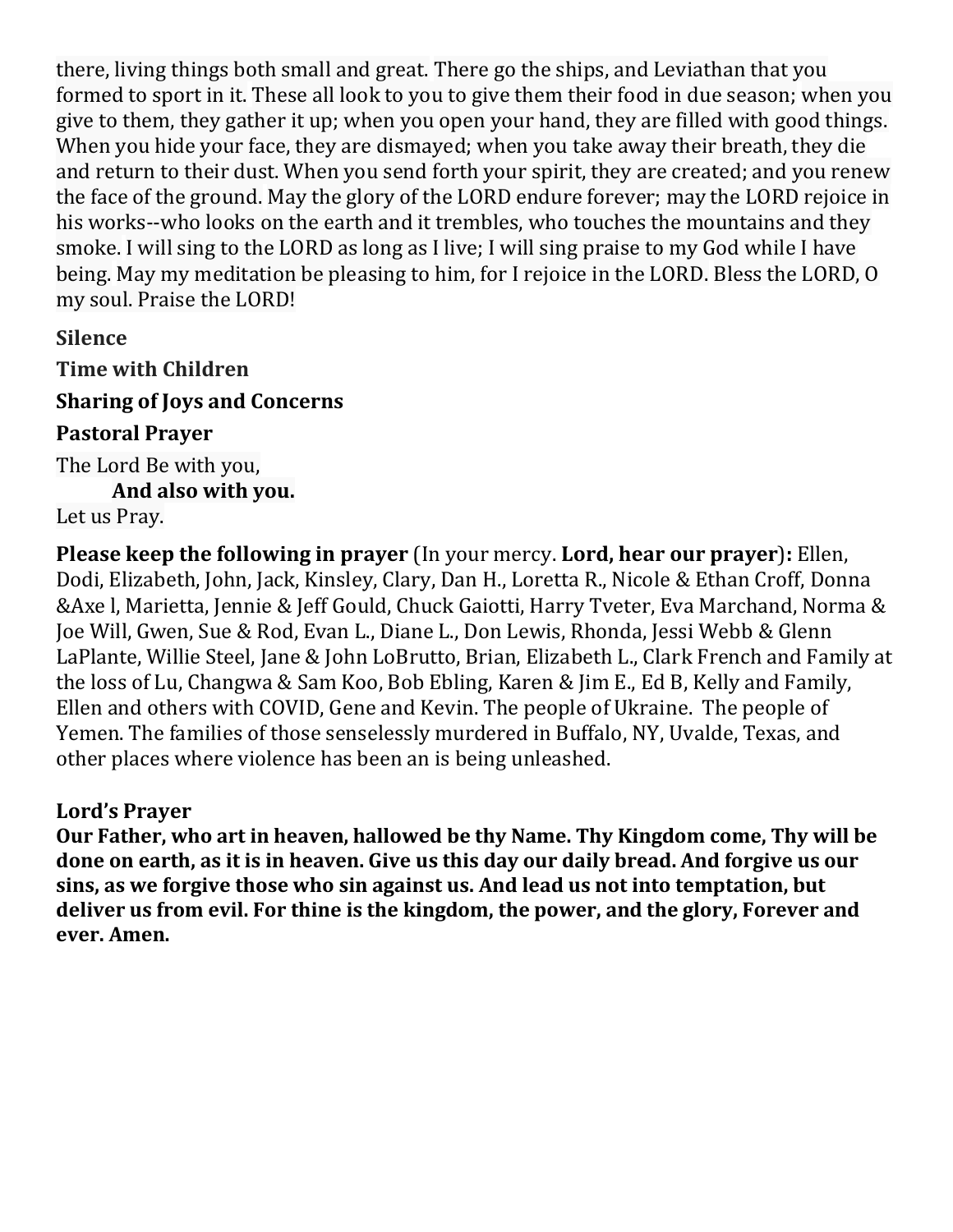#### **Offertory**

**Doxology**: **Praise God from whom all blessings flow, Praise God all creatures here below, Praise God above, Ye Heavenly Host, Praise Father, Son and Holy Ghost. Amen**

(T*une: Old Hundredth from "Genevan Psalter", 1551*)

**Dedication** 

*Scripture* 

### **Genesis 11:1-9**

Now the whole earth had one language and the same words. And as they migrated from the east, they came upon a plain in the land of Shinar and settled there. And they said to one another, "Come, let us make bricks, and burn them thoroughly." And they had brick for stone, and bitumen for mortar.

Then they said, "Come, let us build ourselves a city, and a tower with its top in the heavens, and let us make a name for ourselves; otherwise we shall be scattered abroad upon the face of the whole earth."

The LORD came down to see the city and the tower, which mortals had built. And the LORD said, "Look, they are one people, and they have all one language; and this is only the beginning of what they will do; nothing that they propose to do will now be impossible for them. Come, let us go down, and confuse their language there, so that they will not understand one another's speech." So the LORD scattered them abroad from there over the face of all the earth, and they left off building the city. Therefore it was called Babel, because there the LORD confused the language of all the earth; and from there the LORD scattered them abroad over the face of all the earth.

## **Acts 2:1-21**

When the day of Pentecost had come, they were all together in one place. And suddenly from heaven there came a sound like the rush of a violent wind, and it filled the entire house where they were sitting. Divided tongues, as of fire, appeared among them, and a tongue rested on each of them. All of them were filled with the Holy Spirit and began to speak in other languages, as the Spirit gave them ability. Now there were devout Jews from every nation under heaven living in Jerusalem. And at this sound the crowd gathered and was bewildered, because each one heard them speaking in the native language of each. Amazed and astonished, they asked, "Are not all these who are speaking Galileans? And how is it that we hear, each of us, in our own native language? Parthians, Medes, Elamites, and residents of Mesopotamia, Judea and Cappadocia, Pontus and Asia, 2Phrygia and Pamphylia, Egypt and the parts of Libya belonging to Cyrene, and visitors from Rome, both Jews and proselytes, Cretans and Arabs--in our own languages we hear them speaking about God's deeds of power." All were amazed and perplexed, saying to one another, "What does this mean?" But others sneered and said, "They are filled with new wine." But Peter, standing with the eleven, raised his voice and addressed them, "Men of Judea and all who live in Jerusalem, let this be known to you, and listen to what I say. Indeed, these are not drunk, as you suppose, for it is only nine o'clock in the morning. No, this is what was spoken through the prophet Joel: 'In the last days it will be, God declares, that I will pour out my Spirit upon all flesh, and your sons and your daughters shall prophesy, and your young men shall see visions, and your old men shall dream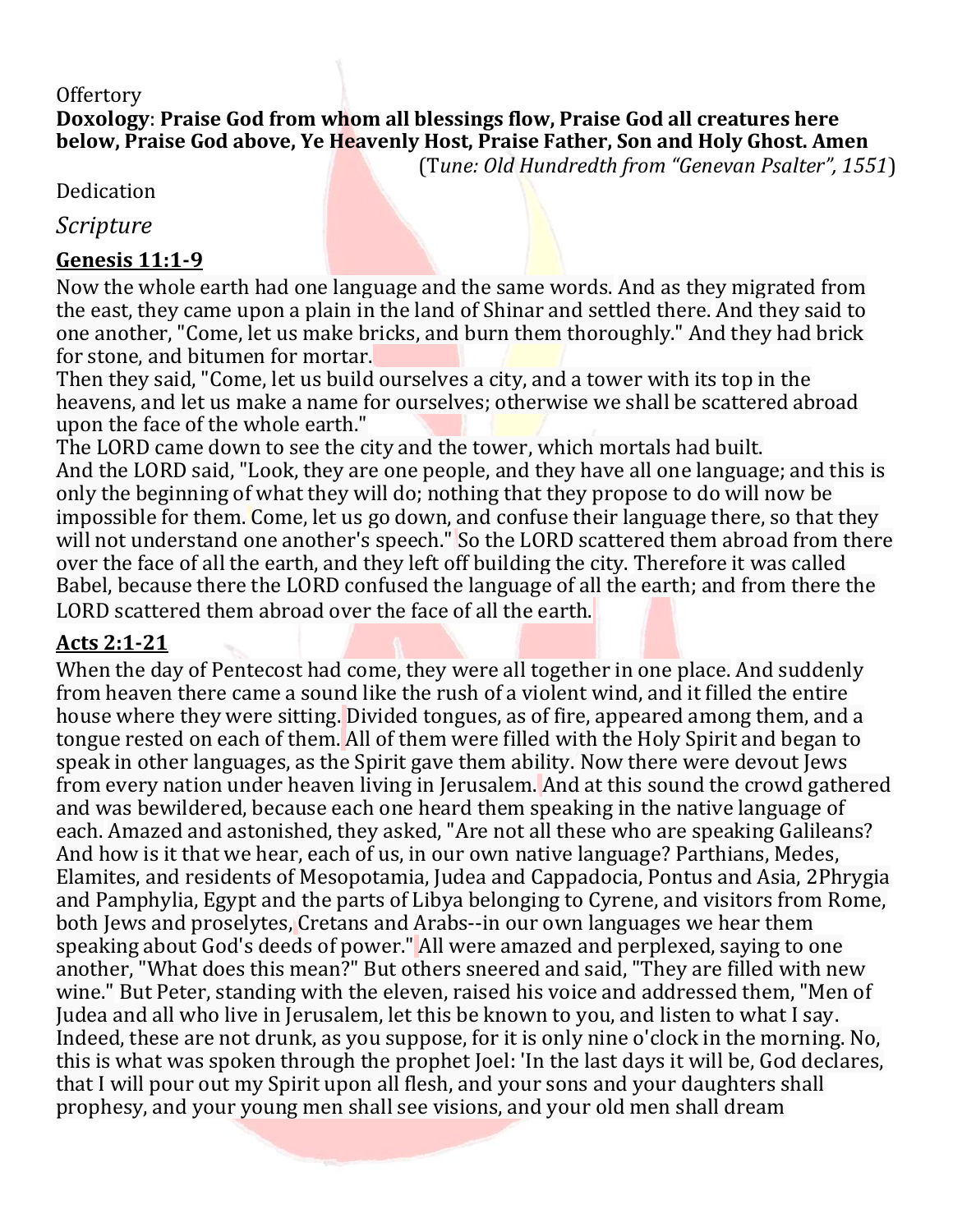Dreams .**2:18** Even upon my slaves, both men and women, in those days I will pour out my Spirit; and they shall prophesy. 2:19 And I will show portents in the heaven above and signs on the earth below, blood, and fire, and smoky mist. 2:20 The sun shall be turned to darkness and the moon to blood, before the coming of the Lord's great and glorious day. 2:21 Then everyone who calls on the name of the Lord shall be saved.'

## **Romans 8:14-17**

For all who are led by the Spirit of God are children of God. For you did not receive a spirit of slavery to fall back into fear, but you have received a spirit of adoption. When we cry, "Abba! Father!" it is that very Spirit bearing witness with our spirit that we are children of God, and if children, then heirs, heirs of God and joint heirs with Christ--if, in fact, we suffer with him so that we may also be glorified with him.

# **John 14:8-17, (25-27)**

Philip said to him, "Lord, show us the Father, and we will be satisfied." Jesus said to him, "Have I been with you all this time, Philip, and you still do not know me? Whoever has seen me has seen the Father. How can you say, 'Show us the Father'? Do you not believe that I am in the Father and the Father is in me? The words that I say to you I do not speak on my own; but the Father who dwells in me does his works. Believe me that I am in the Father and the Father is in me; but if you do not, then believe me because of the works themselves. Very truly, I tell you, the one who believes in me will also do the works that I do and, in fact, will do greater works than these, because I am going to the Father. I will do whatever you ask in my name, so that the Father may be glorified in the Son. If in my name you ask me for anything, I will do it. "If you love me, you will keep my commandments. And I will ask the Father, and he will give you another Advocate, to be with you forever. This is the Spirit of truth, whom the world cannot receive, because it neither sees him nor knows him. You know him, because he abides with you, and he will be in you. 14:25 "I have said these things to you while I am still with you. But the Advocate, the Holy Spirit, whom the Father will send in my name, will teach you everything, and remind you of all that I have said to you. Peace I leave with you; my peace I give to you. I do not give to you as the world gives. Do not let your hearts be troubled, and do not let them be afraid.

**\*HYMN # 284 (NCH/black) Joys Are Flowing like a River**

**Message** The Holy Spirit of Truth Rev. Dr. Steven E. Berry **Communion \*Hymn: # 337(NCH) Draw Us in the Spirits Tether** *Benediction* 

*Postlude:* (It is our custom to remain seated during the Postlude) Kevin Bishop